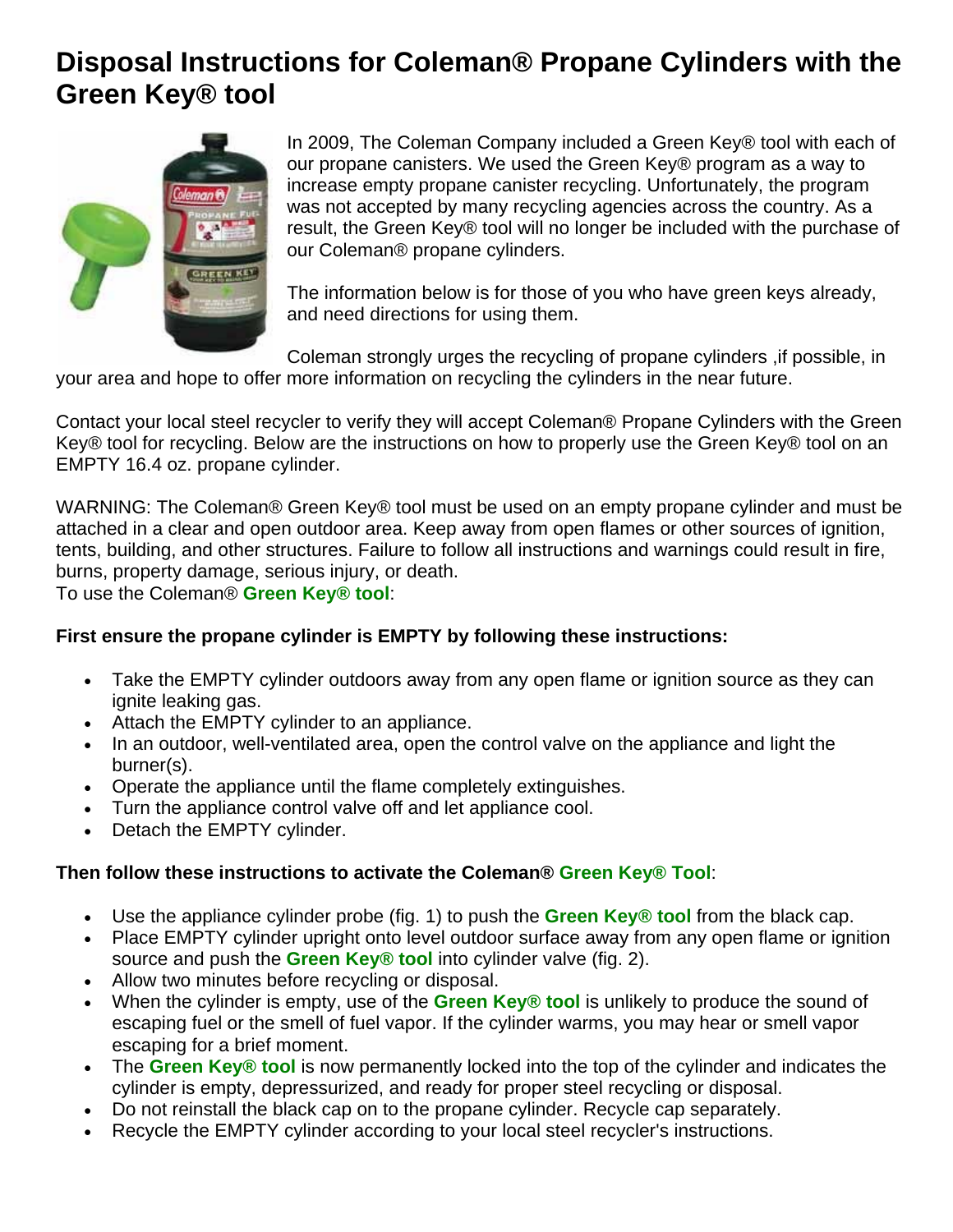If a propane cylinder recycling program is not yet offered by your local steel recycler, dispose of the EMPTY cylinder in an outdoor trash container for the next normal trash collection.

#### **Disposal Instructions for Coleman® Propane Cylinders without the Green Key® tool**

Unfortunately, residential recycling programs for propane cylinders are not yet available in many areas. If a propane cylinder recycling program is not yet offered by your local steel recycler, below are instructions to properly dispose of an EMPTY 16.4 oz. propane cylinder.

CAUTION: Read and follow instructions and warning on the propane cylinder before disposal to avoid serious injury or death!

To properly dispose of an EMPTY 16.4 oz. propane cylinder:

- Take the EMPTY cylinder outdoors away from any open flame or ignition source as they can ignite leaking gas.
- Attach the EMPTY cylinder to an appliance.
- In an outdoor, well-ventilated area, open the control valve on the appliance and light the burner(s).
- Operate the appliance until the flame completely extinguishes.
- Turn the appliance control valve off and let appliance cool.
- Detach the EMPTY cylinder.
- Dispose of the EMPTY cylinder in an OUTDOOR trash container for the next normal trash collection.

# **Q&A Fact Sheet Coleman® Green Key® Tool for Disposal of Single-Use Propane Cylinders**

The Coleman Green Key® tool has been discontinued. If you already have the tool, the information below describes how to best use the Green Key® tool to ensure that all propane has been released from your cylinder.

The Green Key® tool is a simple plastic device that, when inserted into an empty propane cylinder, will release any remaining fumes, rendering the cylinder depressurized and ready to be discarded or recycled where available.

After insertion into an empty propane cylinder, any remaining fumes are released and the tool is permanently locked into the cylinder and becomes an easily visible sign that the cylinder can be discarded along with regular household trash or recycled when and where steel can recycling programs are in place that have added this type of container.

## **Why is the Green Key® tool necessary?**

If the cylinders are properly "burned off" with an appliance, less than 1 gram of fuel remains, meaning



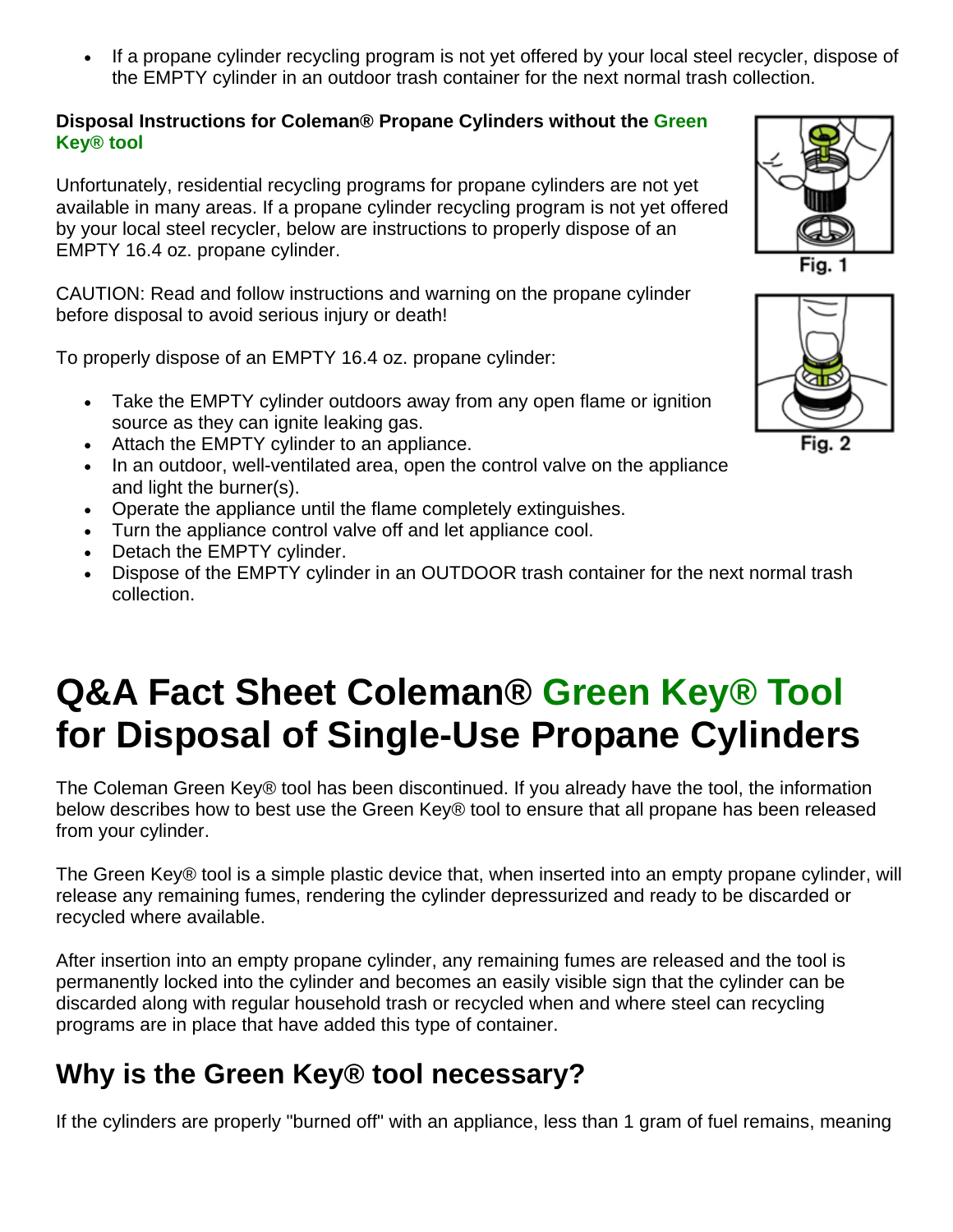the cylinders can be discarded with household trash. However, some individuals may be concerned about accidentally discarding a cylinder they are not certain is empty. The Green Key® tool will give them peace of mind.

In addition, the Green Key® tool is an important component in Coleman's efforts to begin encouraging widespread adoption of the empty steel cylinders into community recycling programs.

### **How does the Green Key® tool work?**

The Green Key® tool is manually inserted into the outlet valve of the empty cylinder and in approximately two minutes the remaining fumes are released. The following warning and instructions will be on Coleman® propane cylinder labels produced as of May 15, 2008, and can be found - along with more information - at www.coleman.com/recycle.

**WARNING:** The Coleman® Green Key® tool must be used on an empty propane cylinder in a clear and open outdoor area. Keep away from open flames or other sources of ignition, tents, buildings and other structures. Failure to follow all instructions and warnings could result in fire, burns, property damage, serious injury or death.

**INSTRUCTIONS:** Ensure the cylinder is empty by operating with an appliance until the flame is extinguished. Use the appliance cylinder probe (fig. 1) to push the tool from the cap. Place empty cylinder upright onto level outdoor surface and push tool into valve (fig. 2). Allow two minutes before recycling or disposal. Do not reinstall black cap on propane cylinder. Recycle cap separately. When the cylinder is empty, use of the Green Key® tool is unlikely to produce the sound or smell of vapor. If the cylinder warms, you may hear or smell vapor escaping for a brief moment. The Green Key® tool is permanently locked into the top of the cylinder and indicates the cylinder is empty, depressurized and ready for proper disposal or steel recycling.

## **What if the Green Key® tool falls off the cylinder?**

After proper insertion, the tool will be permanently locked into the cylinder. If it comes out, it wasn't inserted properly and needs to be inserted again, following the instructions on the label.

### **What if the tool is accidentally inserted into a non-empty cylinder?**

The propane will be released into the surrounding air at a controlled rate, with a full cylinder becoming empty after approximately 45 minutes. That is why it is important that a propane cylinder be used with a propane appliance first to ensure it is empty before inserting the Green Key® tool. It is also why the Coleman label says to use the Green Key® tool in a clear and open outdoor area, away from open flames or other sources of ignition, tents, buildings and other structures.

### **Can an empty propane cylinder be thrown into the trash?**

Yes, after a cylinder is empty, it can be discarded with regular household trash. Knowing the Green Key® tool has opened the cylinder and released any remaining fumes gives individuals extra peace of mind before discarding it.